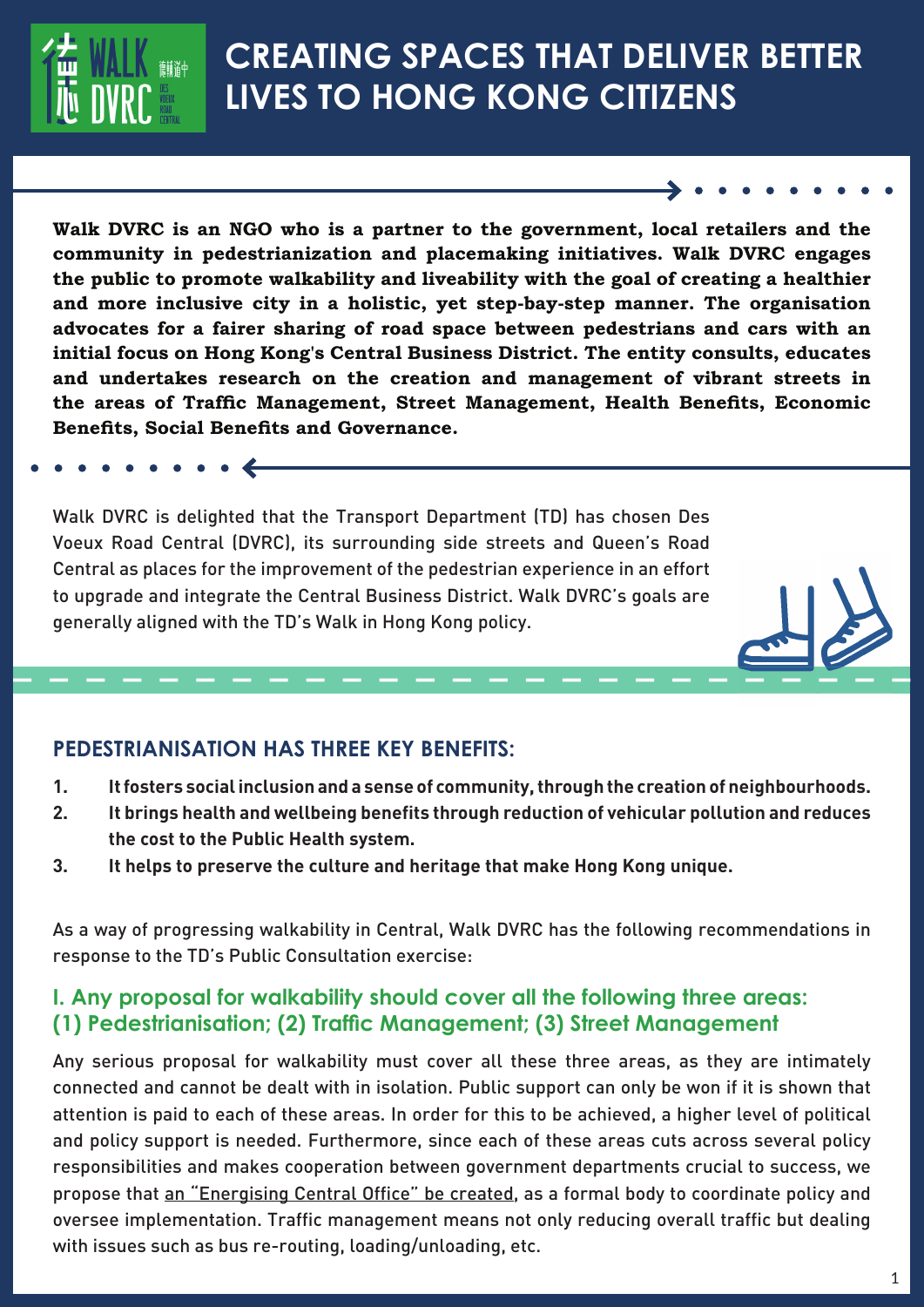

#### **II. Vehicle reduction measures in Central**

Vehicle reduction and walkability go hand in hand. Removing road space from cars actually reduces congestion. A study<sup>1</sup> of 60 cases worldwide showed that when a road is closed or its capacity reduced, an average of 20% of traffic disappears – it isn't displaced to other roads, it simply vanishes. DVRC alone has over 70 bus routes and more are added each year. Although Central is well served by the MTR and the Tram, private cars often enter the area and park illegally, contributing to congestion and roadside pollution. We propose the following measures to reduce vehicular traffic in Central:

**(i) Implement Electronic Road Pricing** – Electronic Road Pricing, by assigning costs to vehicles based on their individual impact on travel time and air pollution, has worked in a number of places worldwide and should be adopted in Hong Kong. Along with Civic Exchange, Walk DVRC supports the government's attempts to implement the Electronic Road Pricing Pilot Scheme in Central.

**(ii) Rationalise bus stops and bus routes** – The opening of the Central-Wanchai Bypass should allow some traffic to be diverted from DVRC to Connaught Road. Furthermore, bus routes – especially those originating in the New Territories – are frequently well below capacity by the time they arrive in Central. Routes should be diverted or combined to avoid overcrowded roads. Bus interchanges (for example in the vicinity of Rumsey Street, which has been on TD plans for some time) should be created to rationalize bus routes and to avoid circular journeys.

**(iii) Optimise pedestrian access to public parking (Park 'n Ride)** – Easily accessible public carparks should be created outside Central to discourage private cars from entering.

#### **III. Streetscape Improvements**

Walk DVRC encourages a holistic approach to changes in the streetscape. Public space works when it is *designed correctly*. Small streetscape changes and short-term street closures do not allay fears or stave off objections simply because they don't allow ideas to be tested and revised to meet community needs. Streetscape improvements, many of which have already been identified, include:

(i) Implement traffic calming and speed reduction measures through street design - here has been a great deal of knowhow generated in many cities worldwide on how streetscapes can be designed to reduce traffic speeds. One such measure is the removal of barriers and railings separating pedestrians from traffic - designs which heighten the awareness of shared space have reduced traffic accidents in Europe by up to 60%. Segregation lowers a driver's perception of accident risk while barrier removal leads to a reduction in car speed. All road users are forced to communicate when railings are not in place.

**(ii) Remove street clutter** – Get rid of redundant street furniture such as unused telephone booths, excessive poles for road signs, advertising boards etc.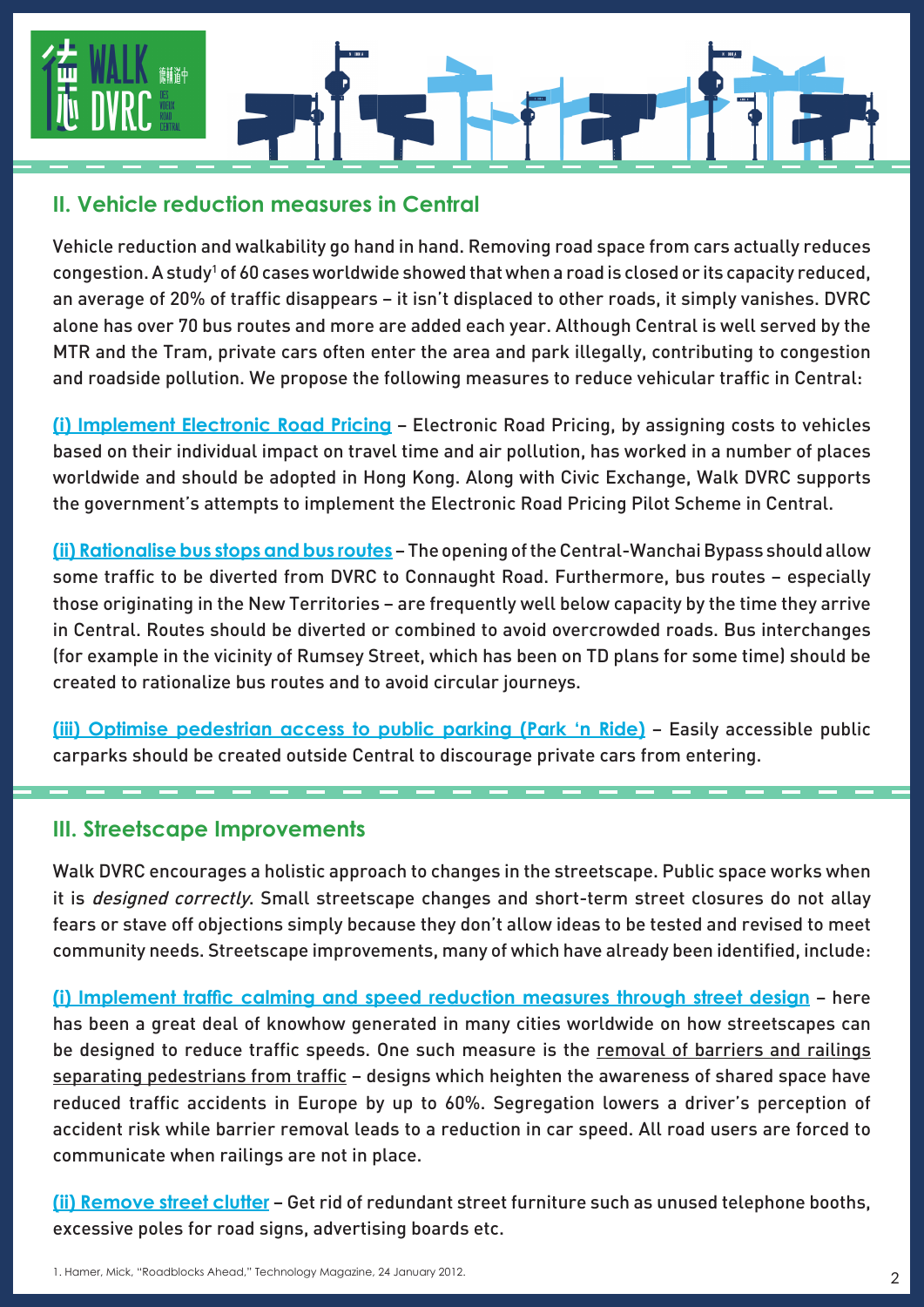



**(iii) Widen the pedestrian space** – Extend the sidewalk to accommodate those on foot.

**(iv) Add better and more streamlined wayfinding** - as a means to connect DVRC and Queen's Road to the harbour and neighbouring cultural sites (Tai Kwun, PMQ, Man Mo Temple).

**(v) Improve the pavement to make it more inclusive** – Make pedestrian surfaces more even, fix holes and make it more "walkable" for the elderly, disabled and those who must walk with wheels (trolley delivery, suitcases, etc.)

**(vi) Provide public amenities** – public seating with shading options, access to free drinking water, greening, street art, etc.

# **IV. Two-phase Traffic Impact Assessment**

Walk DVRC supports a two-phase Traffic Impact Assessment. In the *first phase*, a formal traffic rerouting is tested for a period of time with no programming or physical changes on the road. This provides an opportunity to refine the scheme, if necessary, and rectify potential problems. In the second phase, following this adjustment period, the road should be closed for a significantly longer period of time so that curated programmes along with streetscape enhancements can be enacted. There will naturally be some inconvenience and re-education required in any exercise that involves the redesigning of public space to make it more walkable. In order to change behavior and adapt to the community's needs, a period of time of at least three months is needed.

# **V. Programming – creating a model and Proof of Concept**

Walk DVRC has identified a way to prove that pedestrianisation and walkability exercises are feasible in Central. The "Sheung Wan Fiesta" project has been in development for some time and is now ready to be launched. The Sheung Wan Fiesta is a replicable "proof of concept" for the creation of a vibrant public space for the entire community. The Sheung Wan Fiesta project is a 90-day closure to vehicular traffic of a two-block stretch of DVRC, from Western Market to Hillier Street. Trams continue to run and cross streets remain open. The Fiesta will be held from 10 am to 10 pm, to enable deliveries outside these hours. The site will be curated and provide seating and shading, entertainment and local, artisanal food. It will also include cultural and heritage walk tours to surrounding areas. A tested traffic arrangement that identifies viable traffic diversions, loading/ unloading solutions and bus stop relocation will be put in place. Extensive street management policies will be implemented. Considerable time, money, manpower and stakeholder engagement has already taken place to ensure that this project succeeds.

# **VI. Public Engagement and Market Research**

Public support for walkability and pedestrianisation initiatives is high. Evidence comes from a number of sources including the media, global interest in designing a New Central in Hong Kong and numerous stakeholder engagement exercises. In addition, two pieces of recent market research support the creation of a more walkable and liveable Central that is connected to surrounding cultural and historical sites as well as to the harbour.